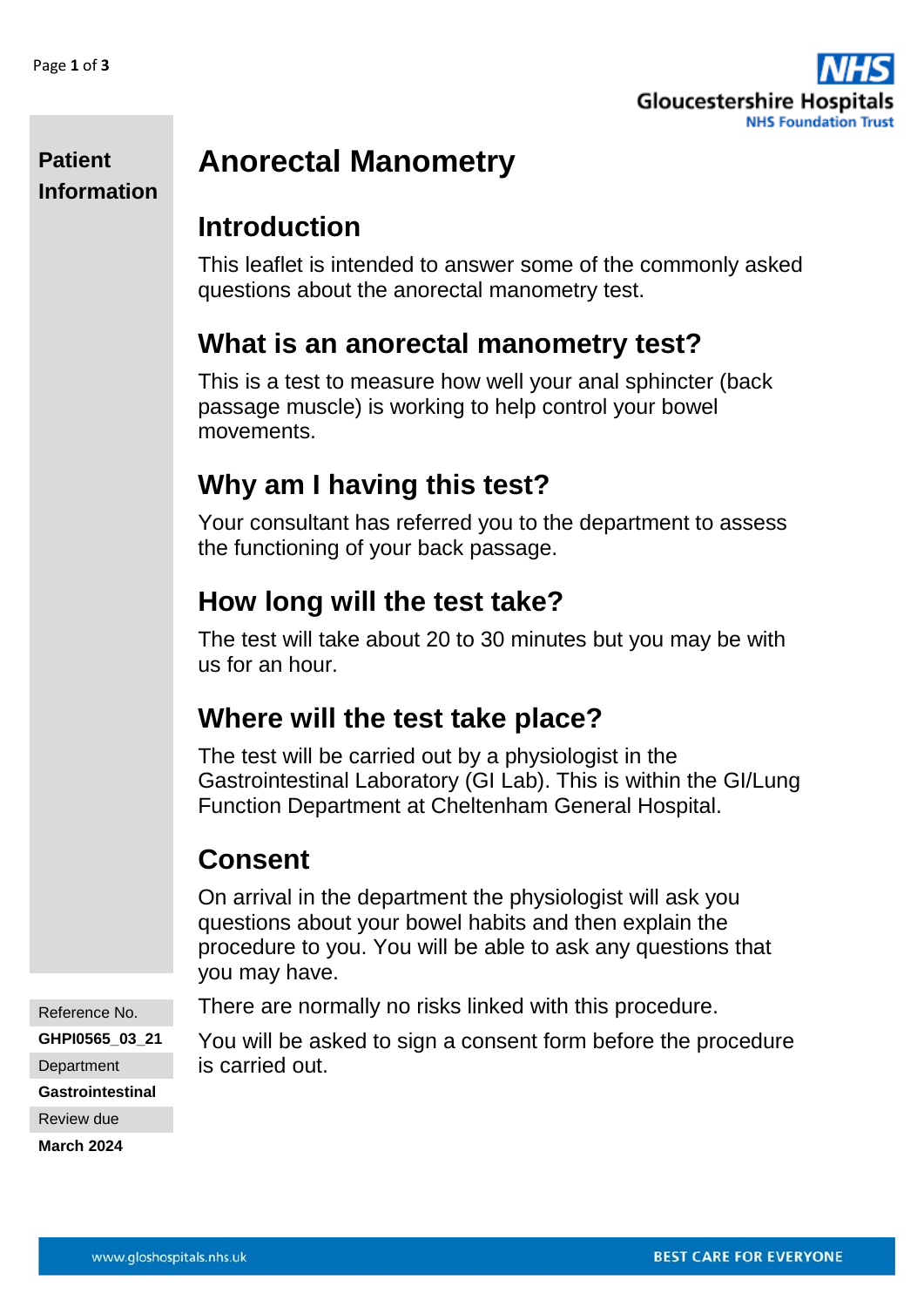

### **What does the test involve?**

**Patient Information**

You will be asked to remove the clothes from the lower part of your body and then lie on your left side on the bed.

A fine probe (tube) will be inserted into your anus (back passage). The tube will be attached to a lead and to a computer.

There will be a very slow flow of water running through the tube. You will be asked to squeeze and relax your back passage several times. This is to allow the recordings to be made of how your anal (back passage) muscles are working.

The physiologist will also insert a deflated balloon into the anus. The balloon will be inflated with a small amount of air which will simulate (copy) a bowel motion. This will allow the physiologist to see how your anal muscles work.

### **Will I need to have any preparation before the test?**

No, but you may be more comfortable if you pass urine and have your bowels opened before attending, if this is possible.

## **Will the test be uncomfortable?**

No, you should feel very little, if any, discomfort during this test. You may feel embarrassed but the physiologist will understand this and will help you to overcome your embarrassment.

Because the test uses a very slow flow of water to take measurements, it is possible that you may have some leakage of a small amount of water from your back passage immediately after the procedure. Most people do not have any problems.

If you have current symptoms of leakage or have a long way to travel after the test, you may feel safer if you have a pad or change of underwear with you.

### **After the test**

You will be free to leave the hospital after the anorectal manometry test has been completed and it should not stop you from carrying on with your normal routine.